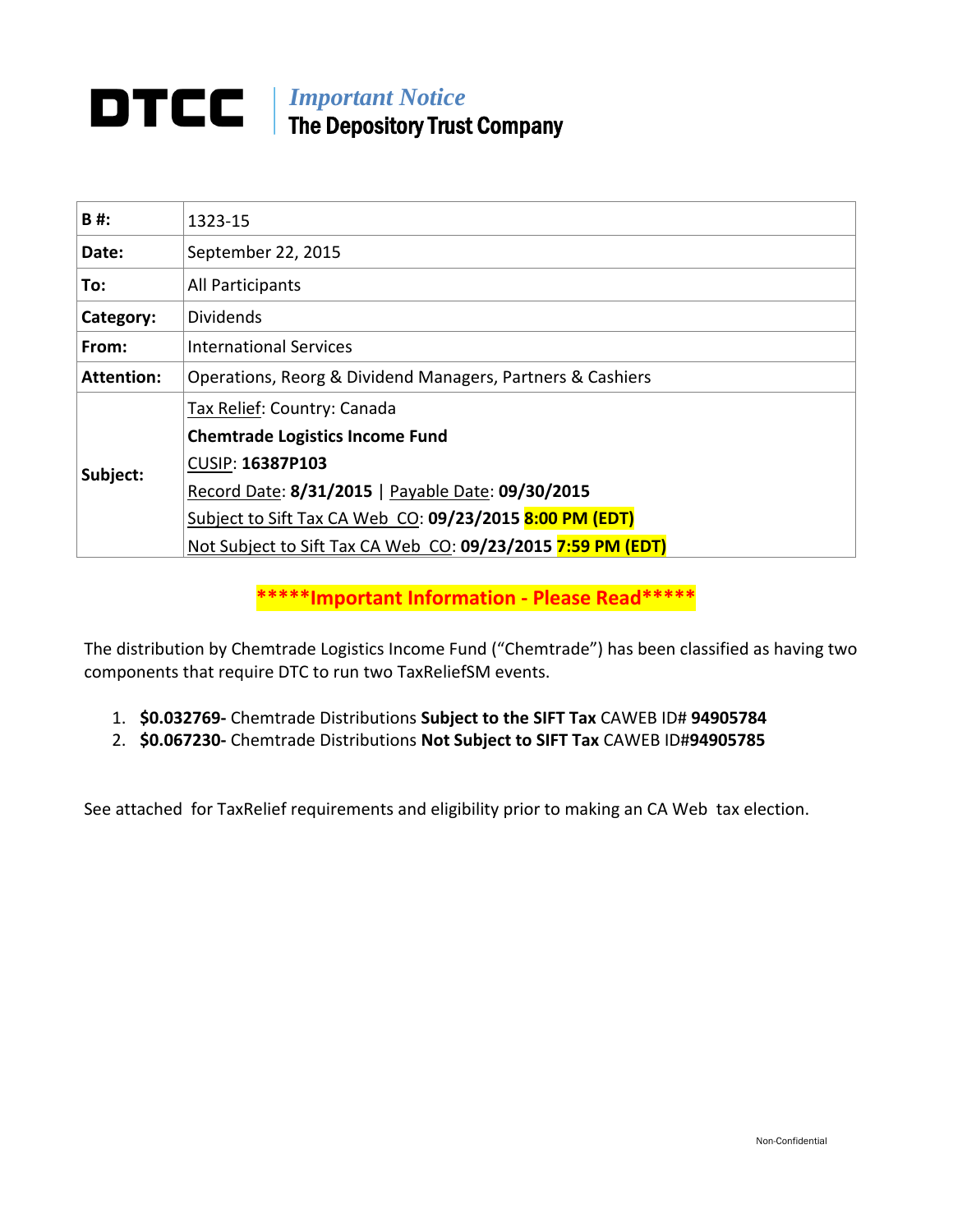## **1. Chemtrade Distributions Subject to SIFT Tax**

As stated in its Short Form Prospectus, dated January 26<sup>th</sup>, 2014, which can be found at www.sedar.com, Chemtrade is a specified investment flow through ("SIFT") trust for Canadian income tax purposes. Where Chemtrade is subject to taxation under the SIFT Rules with respect to certain distributions, non‐Resident Holders who receive distributions that are subject to this tax will be deemed to have received a dividend from a taxable Canadian corporation.

Clients are urged to refer to Canada TaxInfo for information regarding eligibility for making CA Web tax elections.

## **2. Chemtrade Distributions Not Subject to SIFT Tax**

Any amount paid or credited by Chemtrade to a Non‐Resident Holder out of the income of Chemtrade (other than income that has been subject to SIFT tax) will be subject to Canadian non‐resident withholding tax at a rate of 25% as a trust distribution. Such withholding tax rate may be reduced under an applicable tax treaty.

## **UNITHOLDERS ELIGIBLE FOR THE EXEMPT RATE**

- A) Currently, the portion of the trust distributions not subject to SIFT tax are being derived from sources outside of Canada, and, consequently, exempt from Canadian withholding tax when made to any Unit holder who is:
	- (i) a non‐resident of Canada for tax purposes;
	- (ii) a "resident" of the United States for the purposes of the *Canada – United States Income Tax Treaty*; and
	- (iii) a "qualifying person" for the purposes of the Treaty, so as to be entitled to benefits thereunder, at a 0% rate.

Please refer to Canada TaxInfo for a definition of U.S. Residents.

## *Participants making an election at the exempt rate for Unit holders whom meet these three requirements will be prompted to enter a Tax Exempt Control number which, for this distribution only, should be entered as 999999.*